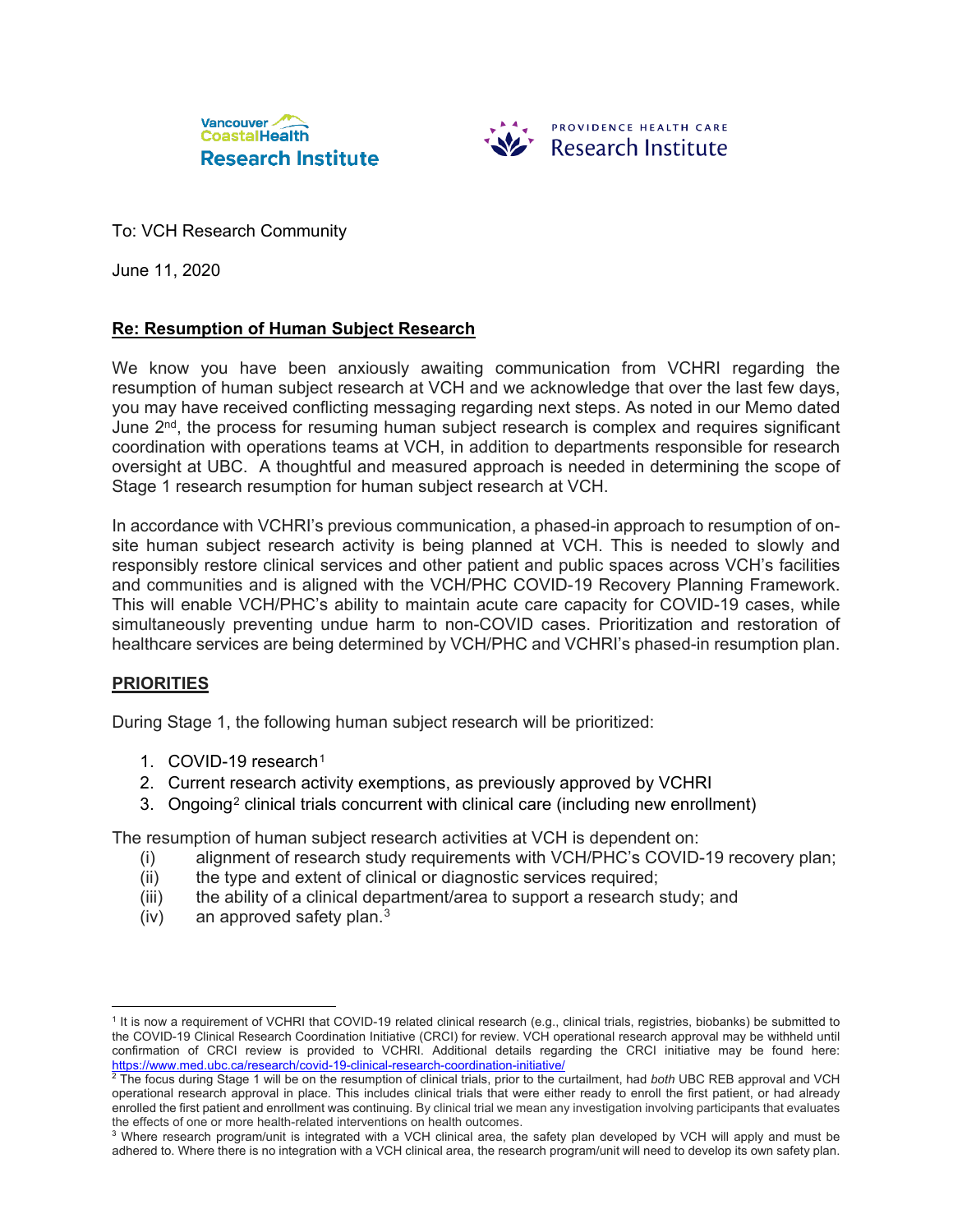## **SUBMISSION REQUIREMENTS**

When a research program/unit is ready to consider resumption of onsite human subject research at VCH, the head of the research program/unit<sup>[4](#page-1-0)</sup> will need to collect and collate investigator-level information (including previously exempted research), populate the VCHRI-required documentation, and submit the required documentation to VCHRI for review. The documentation that must be submitted to VCHRI is as follows:

- 1. The "*VCHRI Unit Level Research Access Summary for Human Subject Research*" spreadsheet, which defines the processes that will be implemented to manage overall occupancy; and
- 2. A copy of the VCH clinical *safety* plan (as applicable). Where research space is not managed by VCH, a copy of the research program/unit's safety plan, which amalgamates investigator-level plans and takes occupancy limits into account, must be provided to VCHRI.<sup>[5](#page-1-1)</sup> WorkSafe BC has a [safety plan template,](https://www.worksafebc.com/en/search#q=covid%20safety%20plan&sort=relevancy&f:language-facet=%5BEnglish%5D) which may be used to guide the development of a research program/unit safety plan.

All forms may be found on the [VCHRI website.](https://www.vchri.ca/covid-19-information-and-faqs)

## **REVIEW PROCESS**

 $\overline{a}$ 

- 1. Investigators must submit research resumption requests for onsite human subject research to their research program/unit heads.
- 2. The research program/unit head will send the unit level submission to VCHRI at [research@vch.ca](mailto:research@vch.ca) for review and approval. Researchers belonging to the UBC Department of Medicine should cc: [dom.research@ubc.ca](mailto:dom.research@ubc.ca) on their submission to VCHRI.

Submissions for Stage 1 resumption of human subject research will be reviewed on a regular basis and should be provided to VCHRI no later than **FRIDAY, JUNE 26, 2020**.

- 3. VCHRI will review the submission taking into consideration the criteria for Stage 1 prioritization of human subject research, safety plans and building occupancy. VCHRI will engage the applicable VCH operational leads, as well as additional VCH stakeholders (e.g., VCH facilities personnel) for input and guidance. If the research program/unit has already engaged with VCH operational leads, please provide the name and contact information of such operational leads on Tab 1 of the *VCHRI Unit Level Research Access Summary for Human Subject Research*" spreadsheet. The guiding principles developed by UBC and Health Authority Guidelines (included below for reference) will guide decision-making and processes related to the resumption of onsite human subject research activities. It is important to note that:
	- a. Due to the complexity of these reviews, including the need for VCHRI to consult with various VCH operations and department level personnel, VCHRI cannot guarantee a timeframe within which these reviews may be conducted. We will, however, do our best to facilitate timely reviews;

<span id="page-1-0"></span><sup>4</sup> VCHRI is requesting that research resumption requests be coordinated within research programs/units to expedite the review process. We are strongly discouraging individual submissions (i.e. at the investigator-level). We are flexible in how these submissions are organized (e.g., may be submitted by the Research Centre Head, Clinical Trials Unit Medical Lead, Research Program Head, as appropriate).

<span id="page-1-1"></span> $^5$  Each research program/unit must include a safety plan for all on-site research, which must be read and acknowledged/signed by all researchers and research staff requiring access to the space. Special emphasis must be included to address cleaning and sanitation and PPE availability. Research program/unit heads together with Principal investigators are responsible for monitoring and ensuring compliance with safety measures. Personnel violating the plan or regulations will have their access to the site revoked.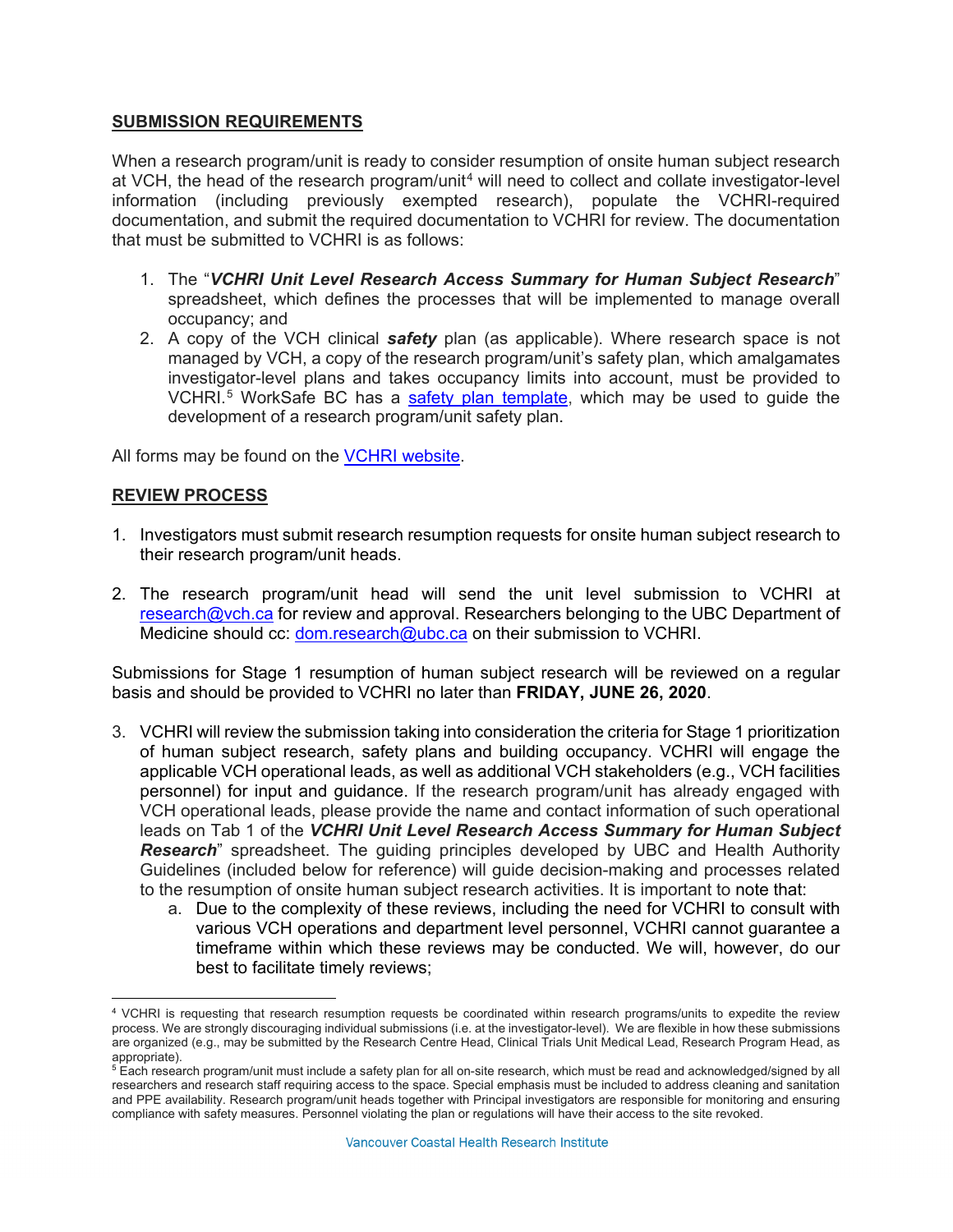- b. VCH space that is utilized by research and managed by VCH requires approval from VCH operations for increased research activity;
- c. Research program/unit level plans that do not align with the VCH/PHC COVID-19 recovery plan, priorities for clinical research and occupancy guidelines, may be required to make adjustments to their plans and re-submit to VCHRI for approval.
- 4. Once all appropriate levels of VCH review have been obtained, VCHRI will issue a notification letter to the research program/unit level head, who will then notify individual researchers. The notification letter will list the human subject research projects that have been approved for resumption in Stage 1, which are then authorized to proceed.
- 5. Changes to unit-level information (i.e. new projects) must be added to the "*VCHRI Unit Level Research Access Summary for Human Subject Research*" spreadsheet and submitted by the research program/head to VCHRI for review.

# *UBC and Health Authority Guiding Principles*

- The health and well-being of faculty, health professionals, trainees, staff, patients and the public is paramount.
- The orders, notices and guidance of the Provincial Health Officer, Health Authorities and WorkSafeBC will be followed.
- Approval for on-site activities (including research, education and administration) will only be granted to those who require on-site resources and cannot conduct this work remotely.
- **All activities that can continue remote work must do so.**
- There will be a staged and coordinated approach across each building and site (includes university, health authority and clinical research spaces).
- Staged resumption of activity may need to be reversed and stricter curtailment conditions imposed in response to public health guidance or changes to the situation at any particular site.
- Equity and personal circumstances will be considered in evaluating how to plan and conduct resumption of on-site activities.

## **SAFETY CONSIDERATIONS**

- 1. VCH has developed COVID-19 *recovery resources* that are specific to the acute, administrative, ambulatory, community and long-term care settings: [http://ipac.vch.ca/Pages/Emerging-Issues.aspx.](http://ipac.vch.ca/Pages/Emerging-Issues.aspx) Under the *recovery resources* tab, researchers will find key principles for safety, recovery checklists and scripts for each of the above-noted health care settings. The following factors are addressed for each of the health care settings:
	- a. virtual and in-person visits;
	- b. family, visitors, and support;
	- c. considerations for staff providing direct patient care and for those who are not;
	- d. environment (e.g., physical distancing, lay out and flow), cleaning and disinfection, and supplies (e.g., PPE recommendations).

VCHRI strongly encourages research program/unit heads to review the resources provided by VCH to ensure that the elements noted above have been adequately addressed in their safety plans.